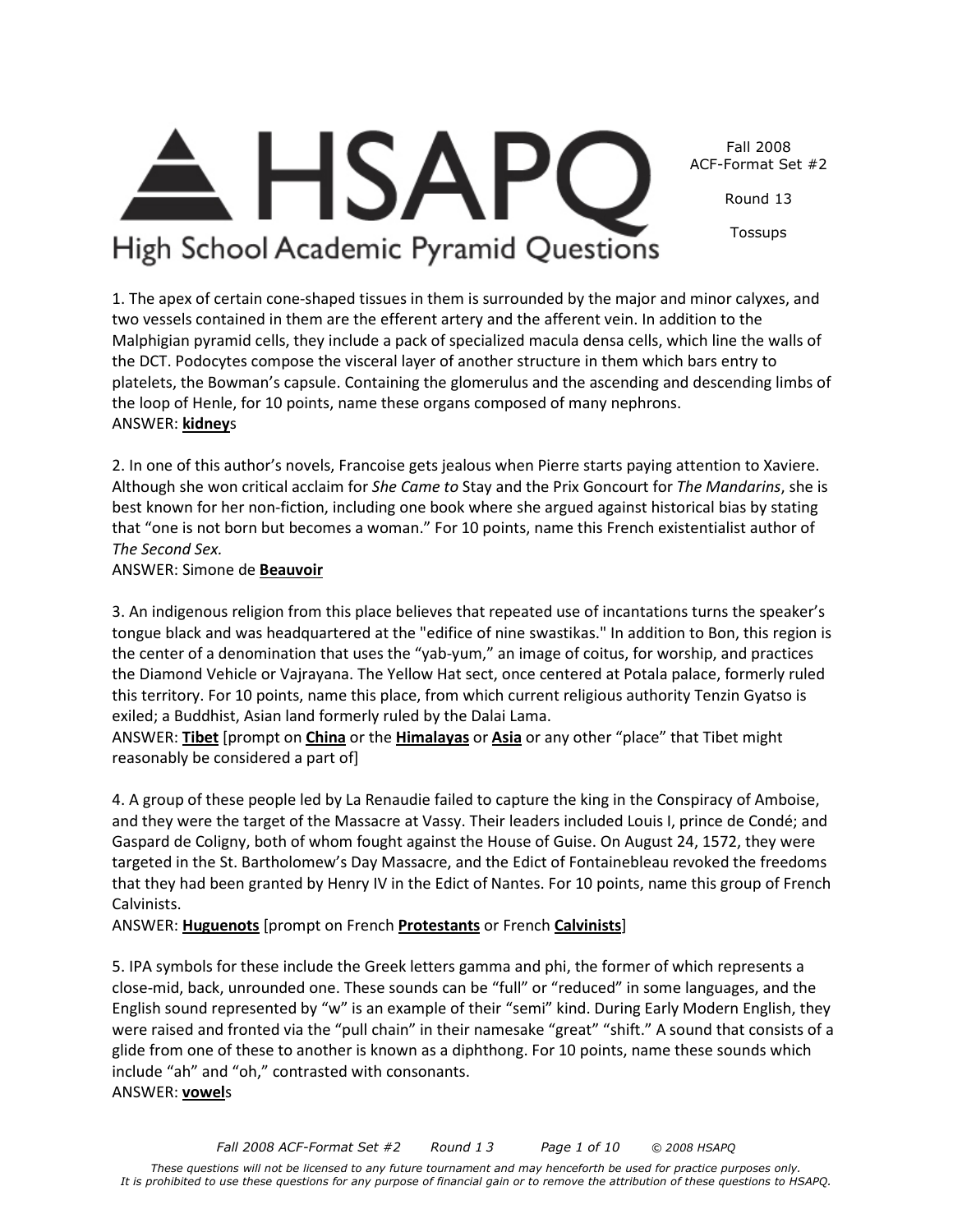6. Its maximum usable frequency is calculated by dividing by its angle of attack. The open system space tether, once produced, will use energy from this region. Studied by the Alouette series of satellites, this region contains many unreachable propagation paths which can open up during Sporadic-E events. Very Low Frequency signals that hit prior to SIDs affect its D layer. It also contains the Kennelly-Heaviside layer and interacts with solar flares. For 10 points, name this uppermost part of the atmosphere, which contains many charged particles.

#### ANSWER: **ionosphere**

7. The orchestra was conducted by Matthew Dubourg in the premiere performance of this work, and it features a libretto by Charles Jennens. Composed in between *Israel in Egypt* and *Judas Maccabaeus*, it includes the recitative "Comfort ye, my people" and the aria "Ev'ry valley shall be exalted." Composed in three weeks, this work contains one section that prompted King George II to stand up. For 10 points, name this oratorio that contains the "Hallelujah" chorus and was composed by George Frederic Handel. ANSWER: *Messiah*

8. After being snubbed by Utsusemi, the title character of this novel meet that woman's friend; later, he meets the beautiful Yugao. The title character's mother Kiritsubo dies after being neglected by her husband, who paid more attention to the concubine Lady Kokiden. The author of this novel is present in it as a child that the title character meets in the mountains. The title character marries Princess Aoi, who dies in childbirth. For 10 points, identify this long novel about the titular son of the Japanese emperor, written around 1000 CE by Murasaki Shikibu.

ANSWER: *The Tale of Genji* [or *Genji monogatari*]

9. A pure form of this substance is called "glacial" because of its ability to solidify into ice-like crystals at seventeen degrees Celsius. Its production undergoes a methyl iodide intermediate which is followed by the addition of carbon monoxide, and is called the Monsanto process. It is also produced by the oxidation of ethanol. For 10 points, identify this organic compound, which is the second most complex carboxylic acid, has formula CH3COOH, and is commonly found in vinegar. ANSWER: **acetic acid** [accept **ethanoic acid** until "ethanol"; accept **CH3COOH** until mentioned]

10. Ronald Ridenhour conducted an investigation into it, and it was codenamed Pinkville. Hugh Thompson, Lawrence Colburn, and Glenn Andreotta used a helicopter to help end it, and were subsequently awarded Soldier's Medals. Journalist Seymour Hersh broke the story on it, and Lieutenant William Calley was sent to prison for four years for his role in it. For 10 points, name this massacre of hundreds of South Vietnamese civilians by United States servicemen in March of 1968. ANSWER: **My Lai** Massacre

11. Ghostface Killah's cameo as an oil sheik was cut from this movie, in which one character utters the prophetic line "Next time, baby." A key element of the final confrontation is the formation of frost at high levels of the atmosphere, which helps the protagonist save Pepper Potts. Including an uncredited post-credits appearance by Samuel L. Jackson as Nick Fury, for 10 points, name this 2008 Jon Favreaudirected film in which Robert Downey, Jr. plays inventor Tony Stark, who builds a powerful suit. ANSWER: *Iron Man*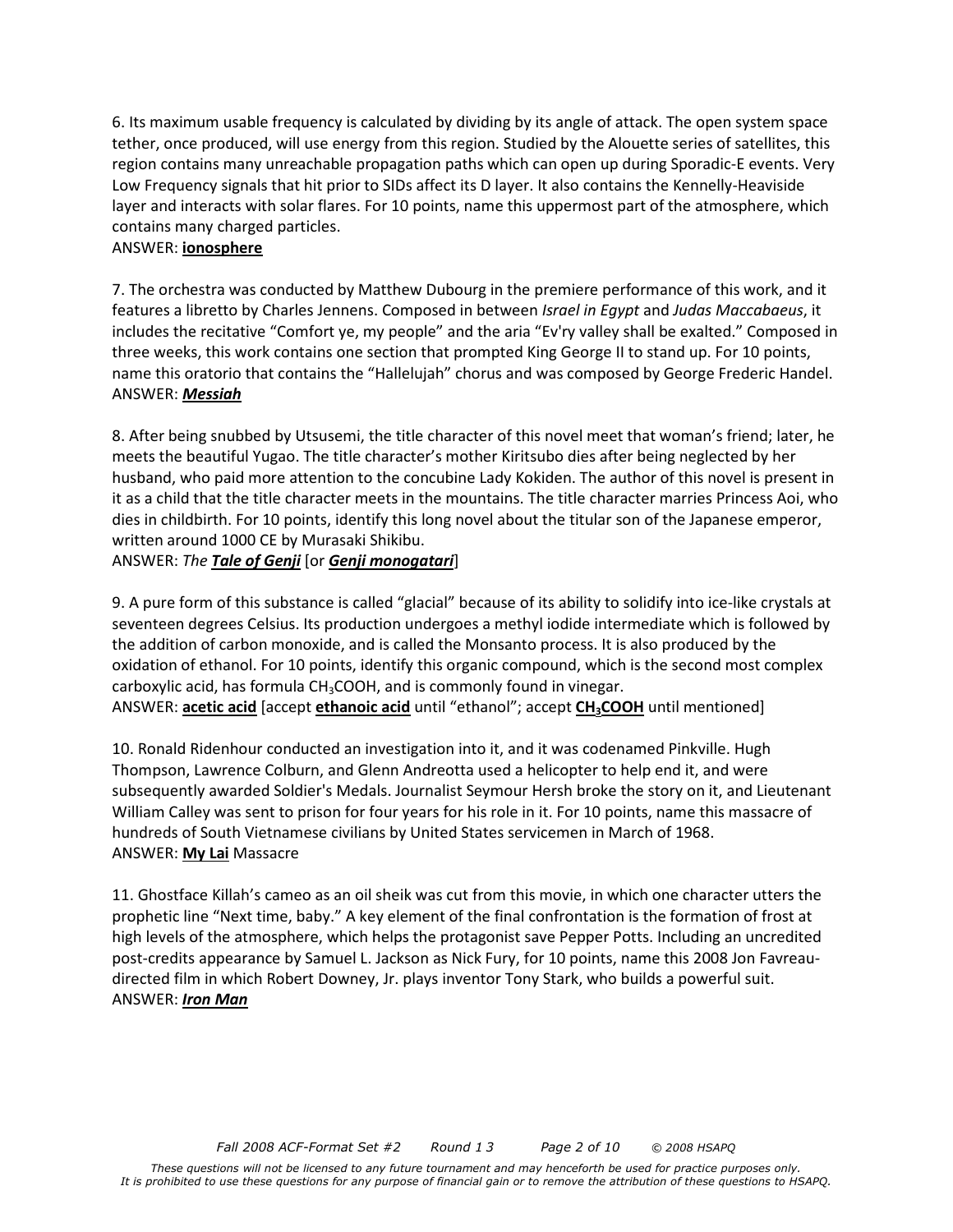12. One opera by this man concerns the slave Djamileh, who seeks the love of her master, Haroun. In another of his operas, the Duke of Rothsay mistakenly woos Mab, instead of Catherine. In addition to *The Fair Maid of Perth*, he wrote an opera that includes the duet "Au fond du temple saint," and is entitled *The Pearl Fishers*. The title character of another of his operas works at a cigarette factory, sings the Habanera, and falls in love the with bullfighter Escamillo. For 10 points, name this French composer of an opera about a gypsy named Carmen.

### ANSWER: Georges **Bizet**

13. One work in this form is named for the figures from Greek myth on the pedestal at the bottom and was painted by Andrea del Sarto, while a tondo-form work in this genre, painted by Botticelli, depicts several members of the Medici family on the sides. The ominous title bird is being given to another figure by John the Baptist in another of these, painted by Raphael. For 10 points, name these works known as "of the harpies," "Magnificat," and "of the goldfinch," and also painted "of the rocks" by Leonardo, which are paintings of Mary and the infant Jesus. ANSWER: **Madonna**s

14. In one of this author's plays, the son of Albert Allmers is killed by the Rat Wife. In another of this author's plays, Judge Kroll accuses Rebecca West of attempting to manipulate the clergyman Johannes. In addition to *Little Eyolf* and *Rosmersholm*, this playwright created characters like the daughter of Hjalmar Ekdal, who shoots herself after talking to Gregers Werle, and Nora Helmer, who leaves her husband Torvald. For 10 points, name this Norwegian playwright of *The Wild Duck*, *Ghosts*, and *A Doll's House*.

### ANSWER: Henrik **Ibsen**

15. The Hastings and Clarence Rivers empty into the Pacific, forming a delta, in this state. It is also home to cities like Shoalhaven. Thought it is not Oregon, this state is home to the Blue Mountains and the "Three Sisters" rock formation. This state is also home to Mount Kosciusko in the Great Dividing Range, and the Murray River forms most of its border with Victoria. Also bordered by South Australia and Queensland and having its capital at Sydney, for 10 points, identify this Australian state that shares part of its name with a region of the United Kingdom.

## ANSWER: **New South Wales** [or **NSW**]

16. One of its creators suffered an eyelid bite, interrupting the flow of air to it but enabling its creators to sew Loki's mouth shut. Jarngreipr and Megingjorth are accessories required to use it, and Utgard-Loki disguised some mountains to create the illusion that it failed. The lustful king Thrym hoped to ransom it for Freyja's hand it marriage, but that failed when its owner killed Thrym with it. Hrungnir dies in a fight where it was used that includes the participation of Magni and Modi, who will inherit this weapon. For 10 points, name this hammer belonging to Thor. ANSWER: **Mjollnir**

17. Williams and Klisch have developed a method of creating this substance artificially that uses "cellular scaffolding." Tietze syndrome occurs when the "costal" type of this material in the chest is inflamed. The most common type of this material in humans is characterized by high concentration of Type I collagen. Elastic, Fibro-, and hyaline are the three forms of, for 10 points, what connective tissue that makes up human ears and the skeletons of sharks? ANSWER: **cartilage**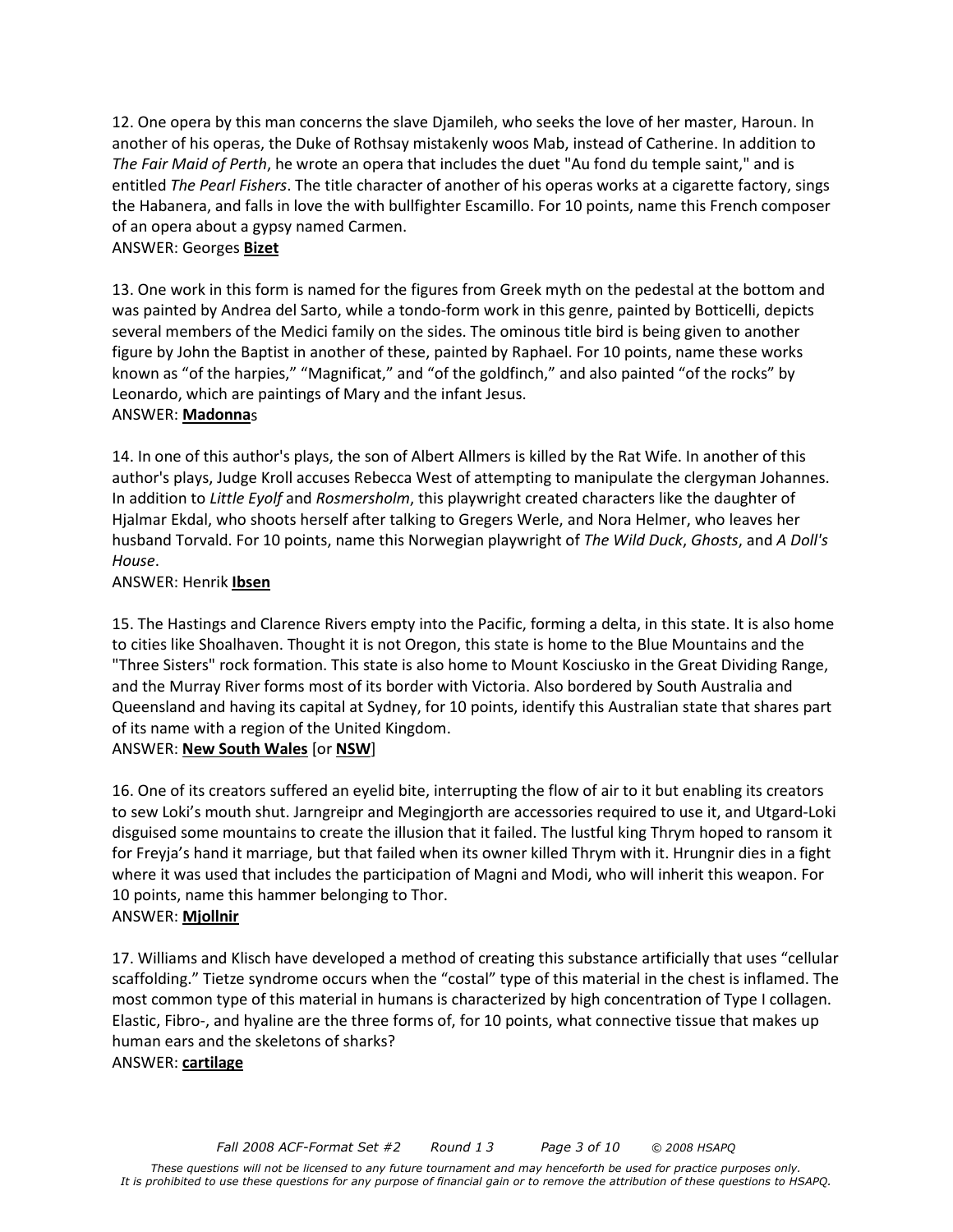18. This city became a capital under the rule of Countess Matilda after serving as a Roman garrison near the town of Faesulae. It adopted the constitution named "Ordinances of Justice," and the cloth workers here led the Revolt of the Ciompi. Its pro-Papal Guelph party split into White and Black factions, and the Bonfire of the Vanities held here was instigated by Savonarola. Ruled by a family that included Cosimo and Lorenzo the Magnificent, for 10 points, name this Tuscan city in Italy, home to the Medicis. ANSWER: **Florence** [or **Firenze**; or **Florentia**]

19. A gradient in this quantity causes inhomogeneous liquids to separate according to the Marangoni effect. When caused by solvent-solute interactions, it is described by an equation named for Gibbs. It is related to radius of curvature and pressure by the Laplace equation, and it can be empirically determined by the drop weight method. This property is decreased by applying surfactants, and it is characterized by stronger cohesive forces. For 10 points, identify this phenomenon which allows insects to walk on water.

#### ANSWER: **surface tension**

20. In one work, this author describes the brutality of Mr. Severe and Mr. Gore, who work on the plantation of Colonel Lloyd. This author attacked the hypocrisy of Americans who celebrate the Declaration of Independence while ignoring slavery in "What to the Slave is the Fourth of July?" He described how a fight with Edward Covey inspired him to escape from William Freeland in the first of his three autobiographies, which include *My Bondage and My Freedom*. For 10 points, name this abolitionist who wrote a "narrative" of his life and founded *The North Star*. ANSWER: Frederick **Douglass**

21. In this novel, Captain Dobbin convinces George Osborne to marry the protagonist's friend, although he loves her himself. That protagonist ends her days living off of a suspicious life insurance policy taken out by her friend's brother Jos, who had been living with her after her husband Rawdon Crawley left her. The climax of this novel takes place in Brussels when Amelia Sedley's husband dies in The Battle of Waterloo. For 10 points, name this novel about the devious Becky Sharp, by William Thackeray. ANSWER: *Vanity Fair*

22. During his reign, this man received homage from Malcolm III. With the aid of Ranulf de Glanvill, this man established the superiority of royal courts over private jurisdiction. One of the most notable events of his reign was sparked by the Constitutions of Clarendon, and his sons Richard and John both rebelled against him. The founder of the Plantagenet line, for 10 points, name this English king who feuded with both Thomas à Becket and his own wife Eleanor of Aquitaine. ANSWER: **Henry II**

*These questions will not be licensed to any future tournament and may henceforth be used for practice purposes only. It is prohibited to use these questions for any purpose of financial gain or to remove the attribution of these questions to HSAPQ.*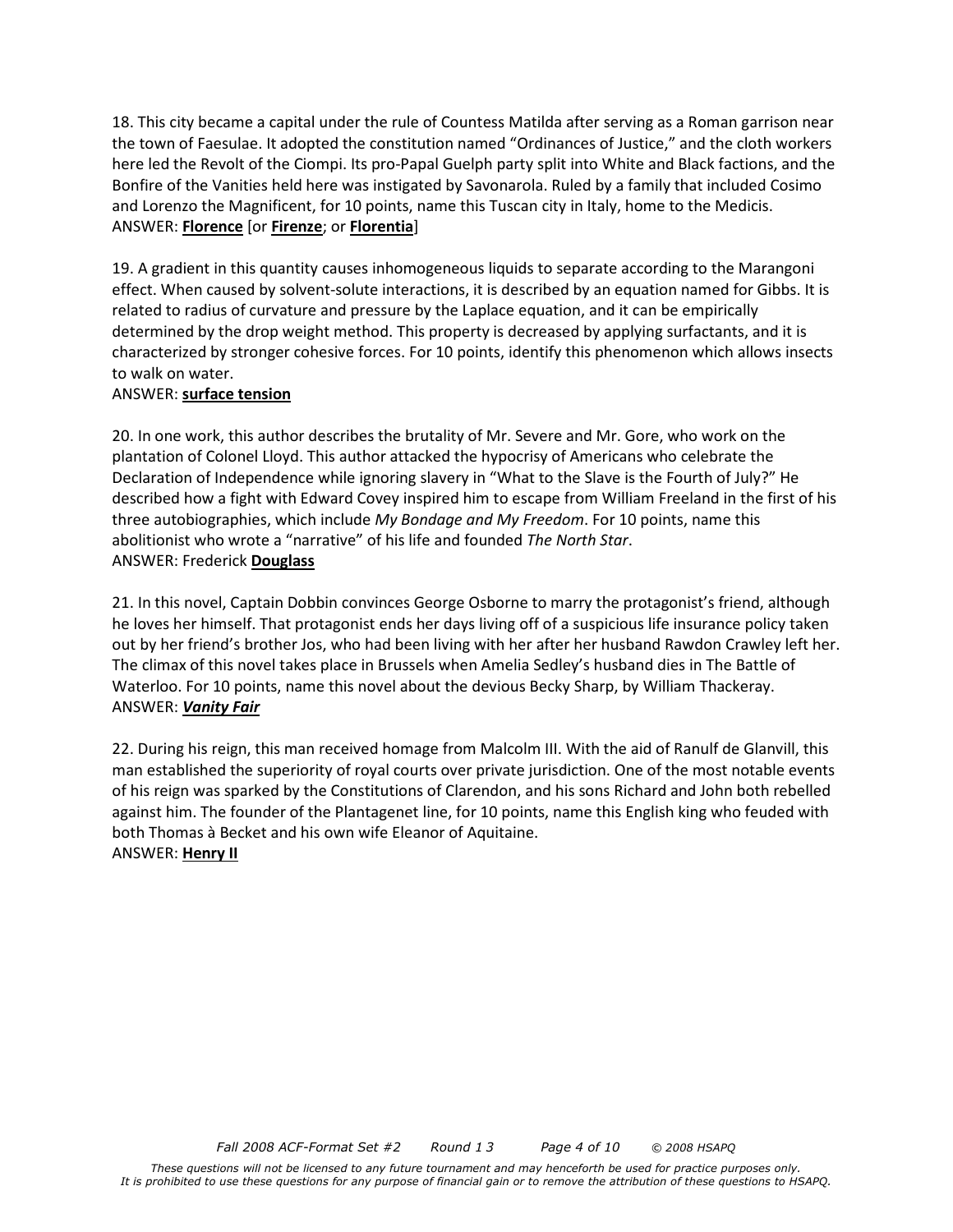*Fall 2008 ACF-Format Set #2 Round 1 3 Page 5 of 10 © 2008 HSAPQ* 

*These questions will not be licensed to any future tournament and may henceforth be used for practice purposes only. It is prohibited to use these questions for any purpose of financial gain or to remove the attribution of these questions to HSAPQ.* 

Fall 2008 ACF-Format Set #2

Round 13

Bonuses

<del>A</del> HSAPC High School Academic Pyramid Questions

1. Among the objects on the shelves at back of this painting are two globes and a lute, and the bottom includes an anamorphic skull. For 10 points each:

[10] Name this painting of two figures dressed in ornate robes standing in front of a green curtain. ANSWER: *The French Ambassadors*

[10] *The Ambassadors* was painted by this German-born court painter of Henry VIII, also responsible for a notable portrait of Thomas More.

ANSWER: Hans **Holbein** the Younger

[10] Early in his career, Holbein drew some illustrations for this book by Erasmus.

# ANSWER: *The Praise of Folly*

2. It was visible in the sky as the constellation Puppis, immediately from when it was launched. For 10 points each:

[10] Name this fifty-oared ship which was built from the speaking wood of Dodona, and carried such figures as Meleager, Theseus, and Orpheus on a quest.

ANSWER: the *Argo* [do not accept "Argonauts"]

[10] This leader of the Argonauts was crushed by the stern of his own ship after having his wife and children killed by Medea.

# ANSWER: **Jason**

[10] This Argonaut went on to participate in the Trojan war as king of "sandy Pylos." Telemachus visits him, looking for answers, at the beginning of the Odyssey.

# ANSWER: **Nestor**

3. For 10 points each, name these psychological experiments.

[10] B.F. Skinner used levers that dispensed food to train these creatures to play ping pong and guide bombs.

# ANSWER: **Pigeon**s

[10] This Philip Zimbardo experiment, that was cancelled after six days, studied the psychological effects of becoming an inmate or a guard.

ANSWER: **Stanford Prison** Experiment [prompt on partial answer]

[10] This man led a series of experiments on conformity that included convincing people that a short line was longer than a long one.

# ANSWER: Solomon **Asch**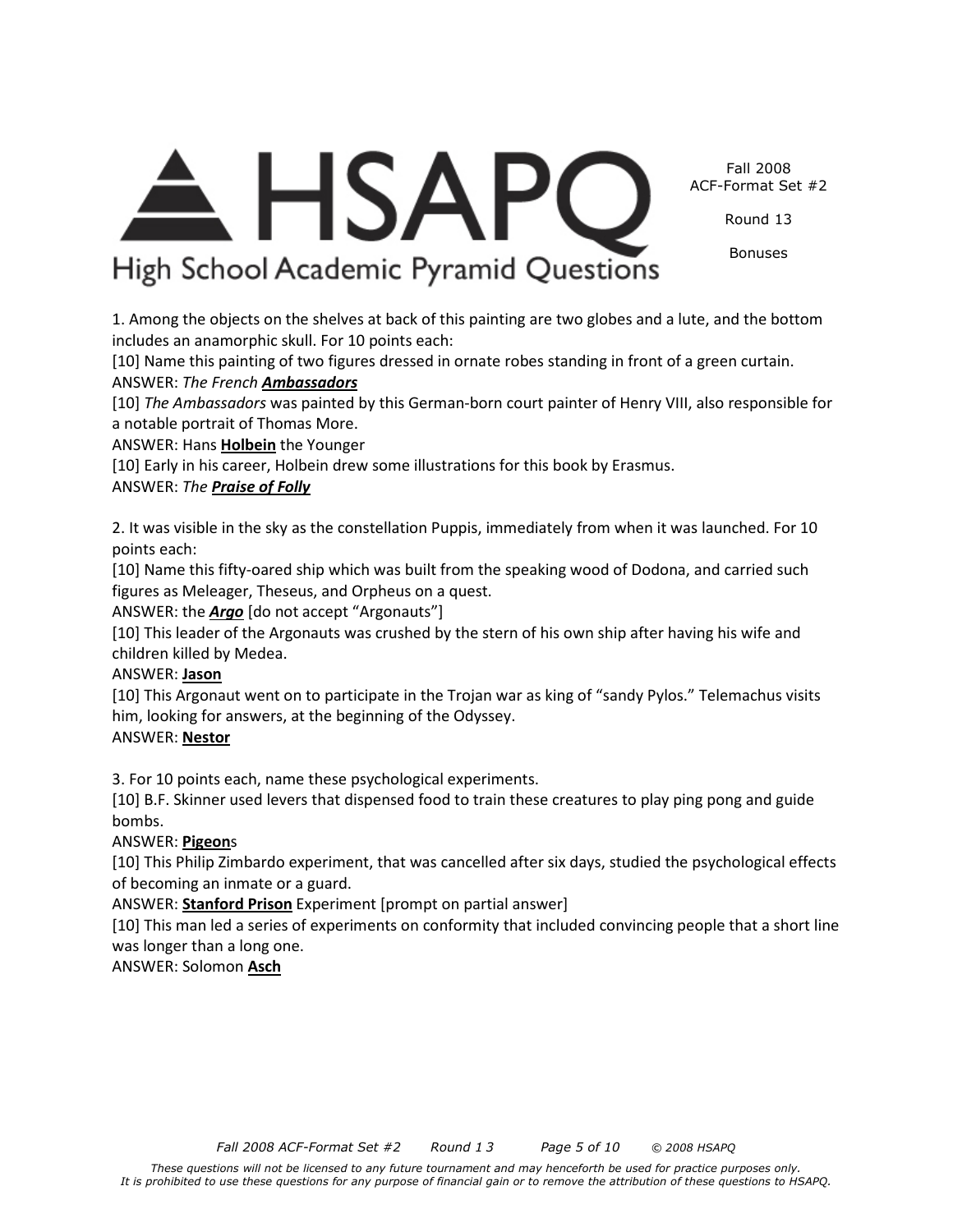4. This remnant of Lake Cahuilla is found in the lower Colorado Desert. For 10 points each:

[10] Name this inland sea, a lake in California that helps irrigate the Imperial and Coachella Valleys. ANSWER: **Salton** Sea

[10] The Salton Sea is not too far from this city that includes neighborhoods like Van Nuys and North Hollywood in the San Fernando Valley. It is the largest city in California.

## ANSWER: **Los Angeles**

[10] This seat of Alameda County includes the Jack London Square, which is home to the *USS Potomac*, or "floating white house." It borders the eastern San Francisco Bay.

# ANSWER: **Oakland**

5. The ones in the hydrogen atom are the solutions to Schrodinger's equation for that atom. For 10 points each:

[10] Identify these regions where electrons can be found with high probability. S, p, d, and f are types of these.

## ANSWER: **orbital**s

[10] This type of orbital is formed by the linear combination of atomic orbitals. Their introduction was an improvement over the valence bond theory.

## ANSWER: **molecular** orbitals

[10] One rule in this set of rules states that all orbitals of a quantum number must be occupied before a second electron can be filled in any of those orbitals. They are named for a German. ANSWER: **Hund**'s Rules

6. This material with high birefringence is heavily in demand for purposes of fireproofing and insulation. For 10 points each:

[10] Name this mineral composed of aluminum and potassium, with a 2 to 2.25 hardness, which is named for a material commonly used for windows in a Russian city.

ANSWER: **Muscovite** [or **Isinglass**; or **common mica**; or **potash mica**; prompt on **mica**] [10] Muscovite is the most common of these low-hardness minerals which also include biotite and lepidolite. Known for being very chemically stable, they are frequently used as capacitors. ANSWER: **mica**s

[10] The frequent use of mica in capacitors results from it being a great example of this type of substance, which is placed as an insulator between two charged capacitor plates. ANSWER: **dielectric**

7. 8. Under his administration, the number of days a terror suspect can be held without charge has increased from twenty-eight to forty-two. For 10 points each:

[10] Identify this current Prime Minister of the United Kingdom.

## ANSWER: James Gordon **Brown**

[10] Brown's ten-year role as Chancellor of the Exchequer surpassed this man's seven-year stint. He also represented Britain in the Paris Peace conference after World War I.

## ANSWER: David **Lloyd George**

[10] This Member of Parliament for Witney is currently the Leader of the Opposition and of the Conservative Party.

ANSWER: David William Duncan **Cameron**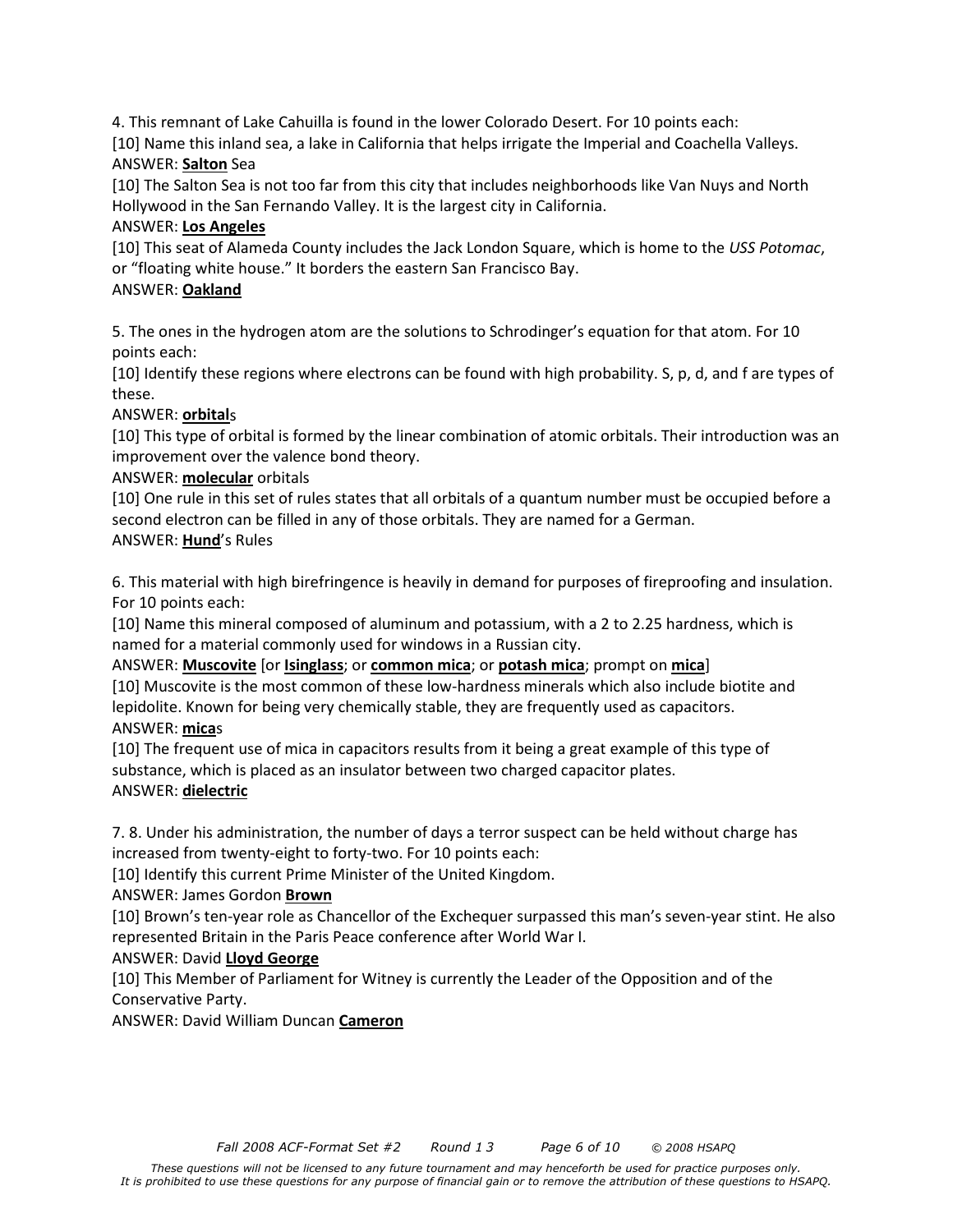8. 2,3-BPG regulates the binding of oxygen to hemoglobin by this method. For 10 points each:

[10] Identify this type of inhibition, in which binding at the namesake site induces a conformational change at the active site.

### ANSWER: **allotter** inhibition [or **allotter**]

[10] These are proteins which increase the speed of a biochemical reaction by reducing the activation energy.

### ANSWER: **enzyme**s

[10] Kinases help in the regulation of proteins by the addition of this ionic group. Three of these groups are found on an ATP molecule.

### ANSWER: **phosphate**

9. It describes an "ecstasy of fumbling" after a gas attack. For 10 points each:

[10] Name this antiwar poem which warns against "the old lie" of the title taken from a Horace poem. ANSWER: "**Dulce et Decorum Est**"

[10] "Dulce et Decorum Est" was written by this author of "Anthem for Doomed Youth."

ANSWER: Wilfred Edward Salter **Owen**

[10] This friend of Owen and novelist of *Memoirs of a Fox-Hunting Man* was instrumental in introducing Owen to the public. His own poetry includes "Suicide in the Trenches" and "They."

ANSWER: Siegfried Loraine **Sassoon**

10. He gives his name to element 99. For 10 points each:

[10] Name this scientist, whose namesake field equations include the Ricci tensor, and who published a 1905 paper on Brownian motion.

### ANSWER: Albert **Einstein**

[10] Einstein, along with this Indian physicist, names the so-called fifth phase of matter, first discovered in a gas of rubidium atoms.

ANSWER: Satyendra Nath **Bose**

[10] Bose's namesake bosons include these two particles which mediate the weak force. One of them is its own antiparticle and each of them is one hundred times more massive than even iron atoms. ANSWER: **W** and **Z** bosons [both answers required; either order acceptable]

11. She was executed, along with her husband Guilford Dudley, after Thomas Wyatt's attempt to overthrow Mary I. For 10 points each:

[10] Name this woman who was proclaimed Queen of England at age fifteen after the death of Edward VI but only reigned for nine days.

ANSWER: Lady **Jane** Grey

[10] Jane's claim to the throne came from her grandmother Mary, who was the younger sister of this king who had six wives.

## ANSWER: **Henry VIII**

[10] Jane's rise was largely orchestrated by this father of Dudley, who had effectively ruled the kingdom during Edward's reign and didn't want to relinquish control to Mary.

ANSWER: John Dudley, first Duke of **Northumberland** [prompt on John **Dudley**]

*These questions will not be licensed to any future tournament and may henceforth be used for practice purposes only. It is prohibited to use these questions for any purpose of financial gain or to remove the attribution of these questions to HSAPQ.*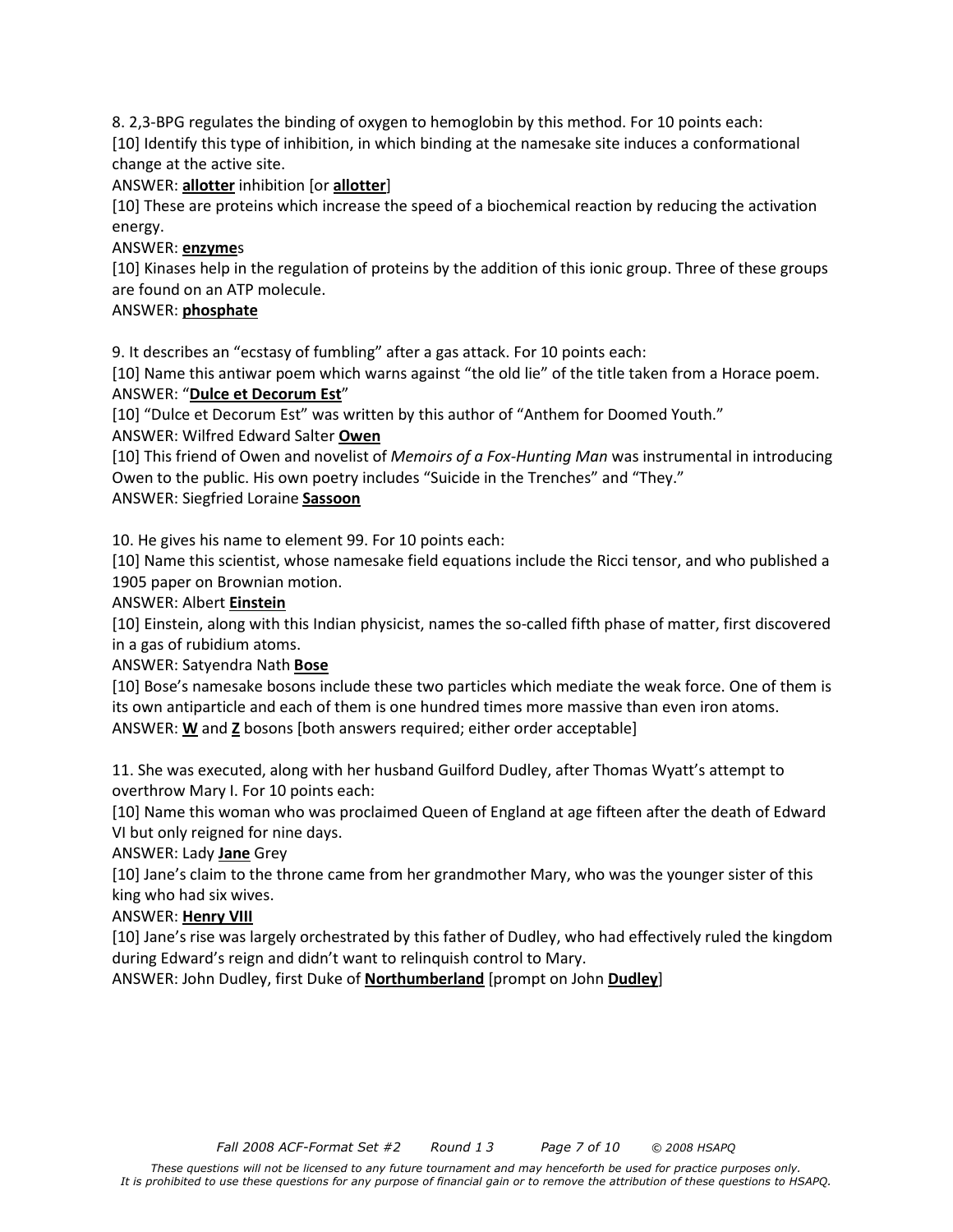12. The title character works in the Liberty Paint factory for the paranoid Lucius Brockway. For 10 points each:

[10] Name this novel about an unnamed black man who lives in a basement lit by 1,369 lights.

# ANSWER: *Invisible Man*

[10] This American author of *Shadow and Act* wrote *Invisible Man*.

# ANSWER: Ralph Waldo **Ellison**

[10] In 2008, part of Ellison's unpublished manuscripts will be published as *Three Days Before the Shooting*. Part of those works had already been released as this novel, named after a Texas holiday. ANSWER: *Juneteenth*

13. A number of women caused problems for Rome. For 10 points each:

[10] This queen of Palmyra conquered several eastern provinces of the Roman Empire before being subdued by Emperor Aurelian in 274. She later married a Roman senator.

# ANSWER: **Zenobia**

[10] This queen of the Iceni and wife of Prasutagus revolted after Rome seized her kingdom, sacking St. Albans and London. She poisoned herself after defeat by Gaius Suetonius Paulinus.

## ANSWER: **Boadicea**

[10] The wife of her brother Ptolemy XIII, she killed herself in the aftermath of the battle of Actium after her lover Antony did the same.

# ANSWER: **Cleopatra**

14. Identify some architects who designed monumental works that they didn't live to see finished, for 10 points each.

[10] The Sagrada Familia, a Barcelona cathedral designed by this Catalan architect, began construction in 1882, but it is not slated to be completed until 2026.

# ANSWER: Antoni **Gaudí**

[10] This American aborted his plans to build The Illinois, a mile-high skyscraper in Chicago. More notably, he designed Taliesen and Fallingwater.

# ANSWER: Frank Lloyd **Wright**

[10] This founder of constructivism designed the Monument to the Third International, which was intended to feature rotating cores inside a double helix frame but proved too expensive. ANSWER: Vladimir **Tatlin**

15. His use of bribery and spying allowed him to conquer the enemy state Qi (CHI). For 10 points each: [10] Name this first emperor of a unified China, who ordered the burning of the books after Confucian scholars opposed his use of magicians.

# ANSWER: Qin **Shi Huang Di** [or **Zhao Zheng**; or **Ying Zheng**]

[10] Shi Huang Di's Qin (CHIN) dynasty was replaced by this dynasty begun by the Gaozu emperor. Its Wudi emperor made Confucianism the state belief.

ANSWER: **Han** dynasty

[10] This man used his daughter's marriage to Pingdi in his machinations, which led to his usurpation of the Han dynasty. He was overthrown in the Red Eyebrows revolt.

ANSWER: **Wang Mang** [or **Jiahuangdi**]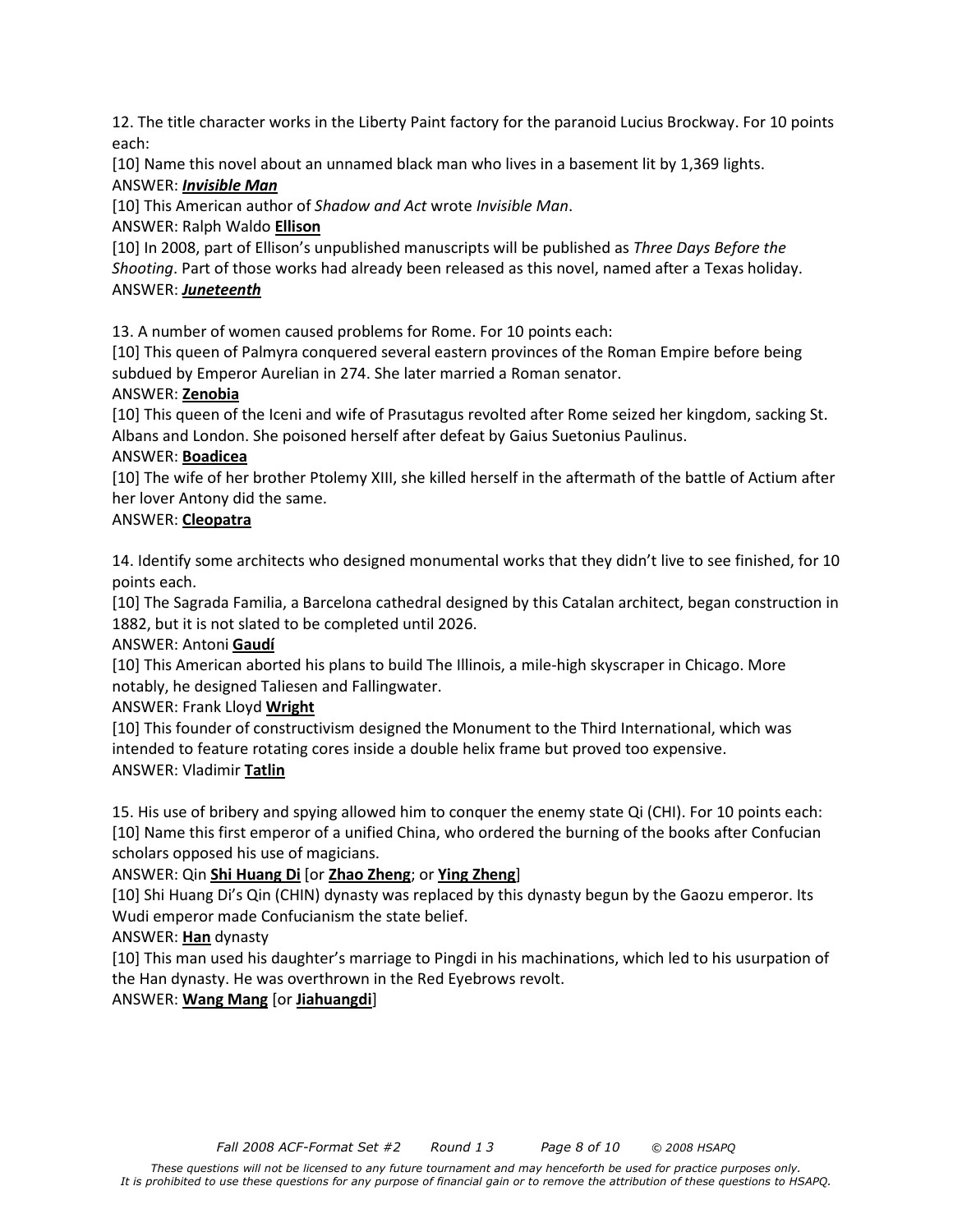16. The tone poem *The Pleasure Dome of Kubla Khan* by Charles Griffes is considered an American example of this style of music. For 10 points each:

[10] Name this movement, most popular in France in the late 19th century, that was characterized by unusual harmonies, the whole-tone scale, and exotic timbres.

ANSWER: **Impressionism** [accept word forms]

[10] This French Impressionist composer was greatly influenced by the gamelan music of Indonesia. His piano work *Suite Bergamasque* includes *Clair de Lune*.

### ANSWER: Claude **Debussy**

[10] Based on a poem by Stéphane Mallarmé, this Claude Debussy work opens with a chromatic flute solo and centers on a sleepy half-man, half-goat figure.

## ANSWER: *Prelude to the Afternoon of a Faun* [or *Prélude à l'après-midi d'un faune*]

17. Many poems in *La Vita Nuova* are dedicated to this girl. For the stated number of points: [10] For 10, name this character who guides the narrator of *The Divine Comedy* through Paradise. ANSWER: **Beatrice** Portinari

[10] For 10, *The Divine Comedy* was written by this Italian author, who promoted the use of vernacular Italian instead of Latin.

ANSWER: **Dante** Alighieri

[5,5] For 5 points each, Dante places these two lovers, who had committed adultery, in the second circle of hell. Rodin depicted them in his sculpture *The Kiss*.

ANSWER: **Paolo** Malatesta and **Francesca** di Rimini [both answers required; either order acceptable]

18. Vice Admiral Nagumo Chiuchi commended the fleet that attackers at this event left from. For 10 points each:

[10] Name this event, planned by Yamamoto, which involved the ships *Arizona*, *Oklahoma*, and *California* being attacked in Oahu, and led to U. S. involvement in World War II.

## ANSWER: **Pearl Harbor**

[10] In this World War II battle, Frank Fletcher attacked a group landing at Tulagi, and the *Shokaku* was forced into retirement. It was prompted by a planned Japanese invasion of Port Moresby.

## ANSWER: **Coral Sea**

[10] This man created the wartime volunteer group that became the China Air Task Force, which protected Chungking and gave air cover for the Burma Road, the "Flying Tigers." ANSWER: Claire Lee **Chennault**

19. Name these plays of Aristophanes, for 10 points each.

[10] In this play, the women of Athens withhold sex from their husbands to protest the Peloponnesian War.

## ANSWER: *Lysistrata*

[10] In this play, Strepsiades burns down the Thinkery and beats up Socrates.

ANSWER: *The Clouds* [or *Nephelai*]

[10] While searching for Tereus, two Athenians get the title creatures of this play to help construct Cloudcuckooland.

ANSWER: *The Birds* [or *Ornithes*]

*These questions will not be licensed to any future tournament and may henceforth be used for practice purposes only. It is prohibited to use these questions for any purpose of financial gain or to remove the attribution of these questions to HSAPQ.*